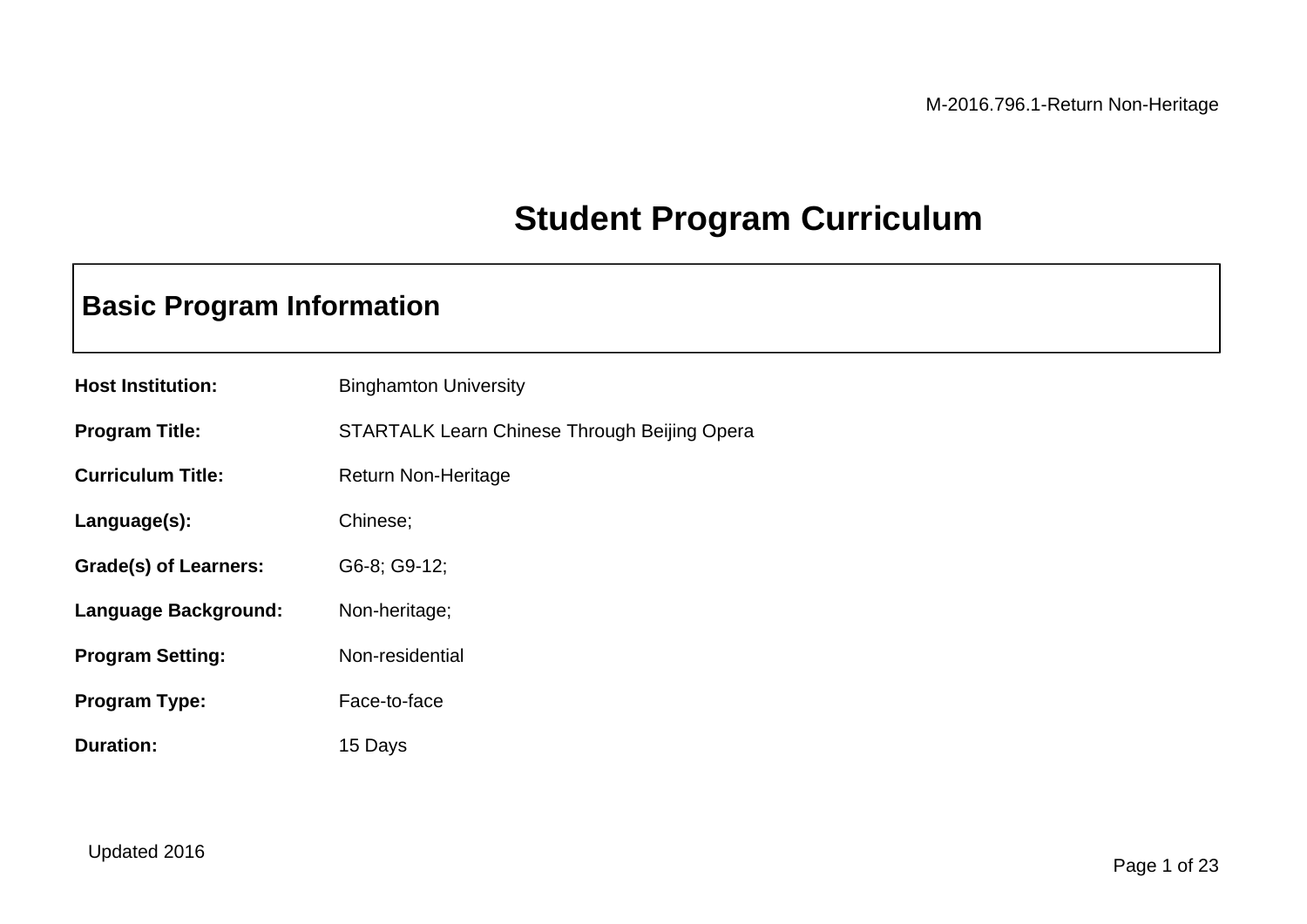**Contact Hours:** 120 Hours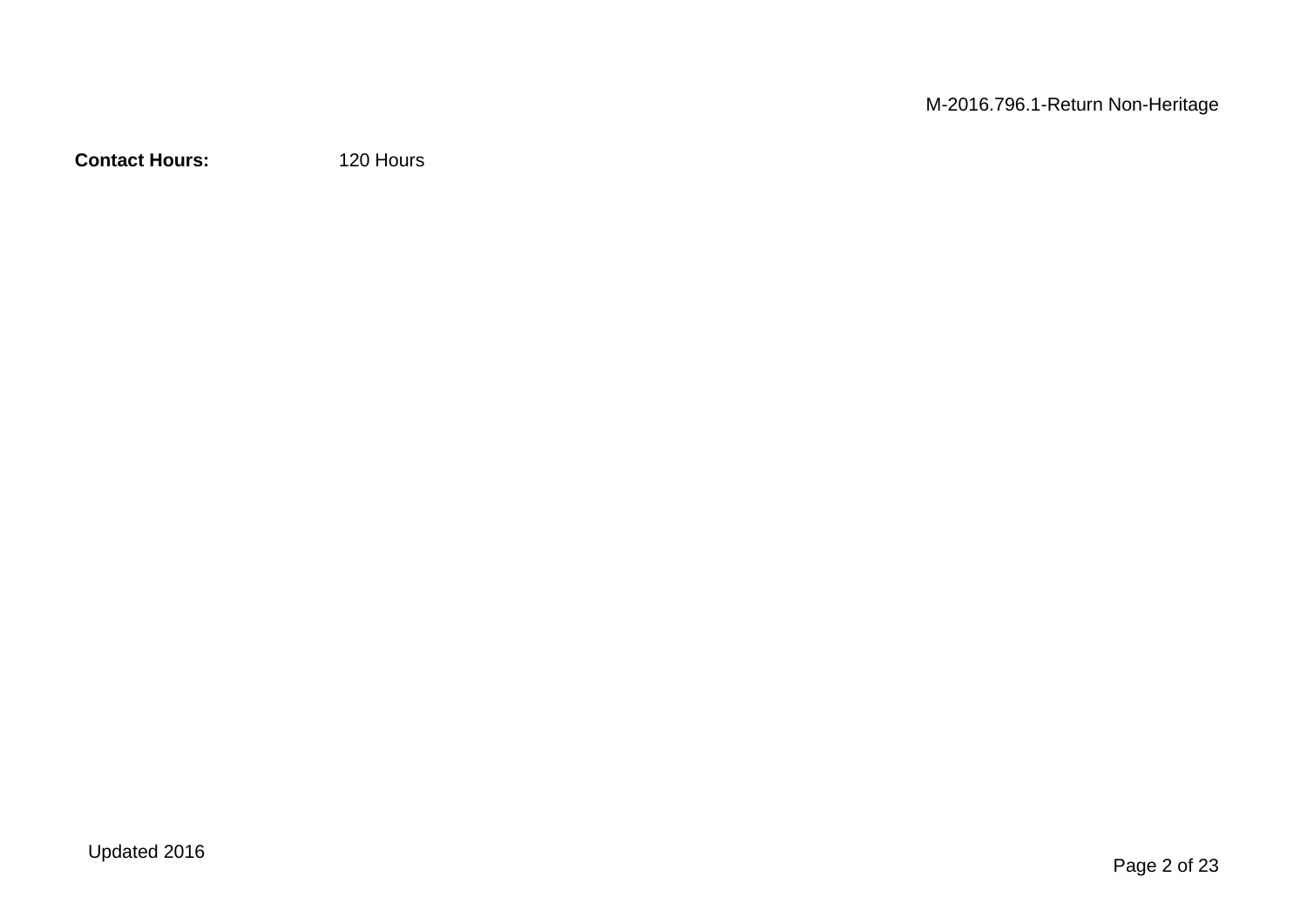# **STAGE 1: What will learners be able to do with what they know by the end of the program?**

### **Target Proficiency/Target Performance**

#### **Target Proficiency Level (by end of program):**

Novice Range

#### **Target Performance Level(s) (during and by end of program):**

Novice Mid, Novice High

### **Program Overview and Theme**

Through the appreciation and practice of Beijing Opera, students will explore the artistic and realistic aspects of arts in China through a hands-on approach while learning about this unique, traditional performing art. The curricula for all four levels of classes will surround the Beijing Opera Tale of Mulan, while different topics and aspects of the Opera will be selected to best fit the age and language proficiency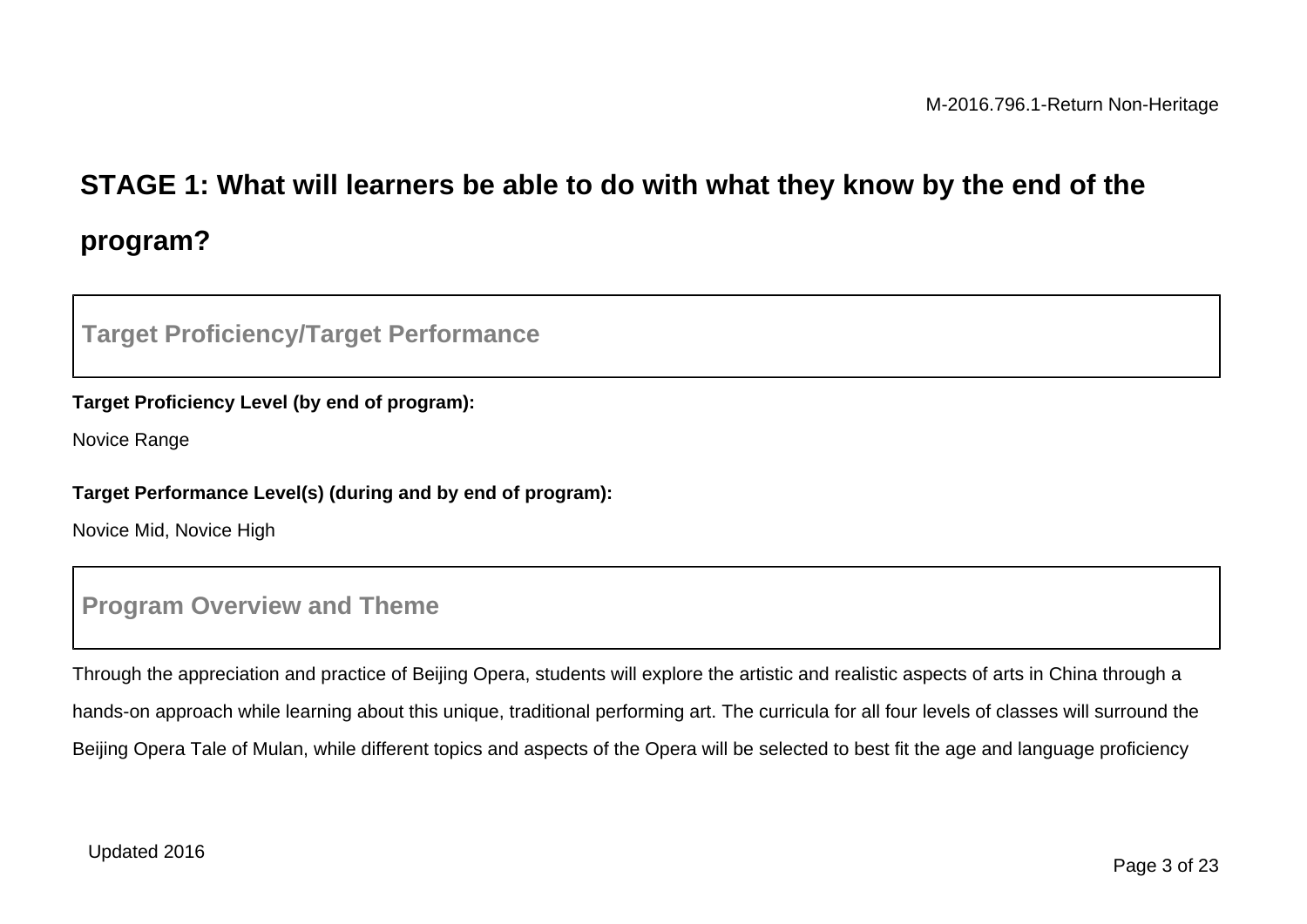level of each class type according to the national standards. People from the local Chinese community will be invited to the final stage production of the Beijing Opera Tale of Mulan. Throughout the program, students will have daily 30-minute chat sessions with a Chinese student on internet and share their experiences. In the return non-heritage class, first, students will participate in interactive tasks in order to learn how to describe a relationship between two characters shown in the Tale of Mulan, including friends, families, lovers, leader/ follower, and neighbor/enemy. Students will work in groups and pairs to role play these different relationships in traditional scenarios, as shown in the Tale of Mulan, in a modern Chinese style, and in modern Western styles. Second, students will receive a wide variety of comprehensive input and participate in interactive tasks in order to learn how to describe a familiar person, such as themselves or main characters in the Tale of Mulan. Third, throughout the program, they will continue to follow and give instructions about body movements and facial expressions in their daily martial arts stage combat training. Last, they will explore the role of women in the Tale of Mulan versus women's roles in traditional culture and compare the roles to those in modern Western society. Students in this class will perform leading roles in the final show.

### **Learning Goals**

| NCSSFL-ACTFL Global Can-Do Benchmarks                              |
|--------------------------------------------------------------------|
| Be sure to label the mode and proficiency level of each statement. |

**Program Can-Do Statements or**

**NCSSFL-ACTFL Can-Do Statements**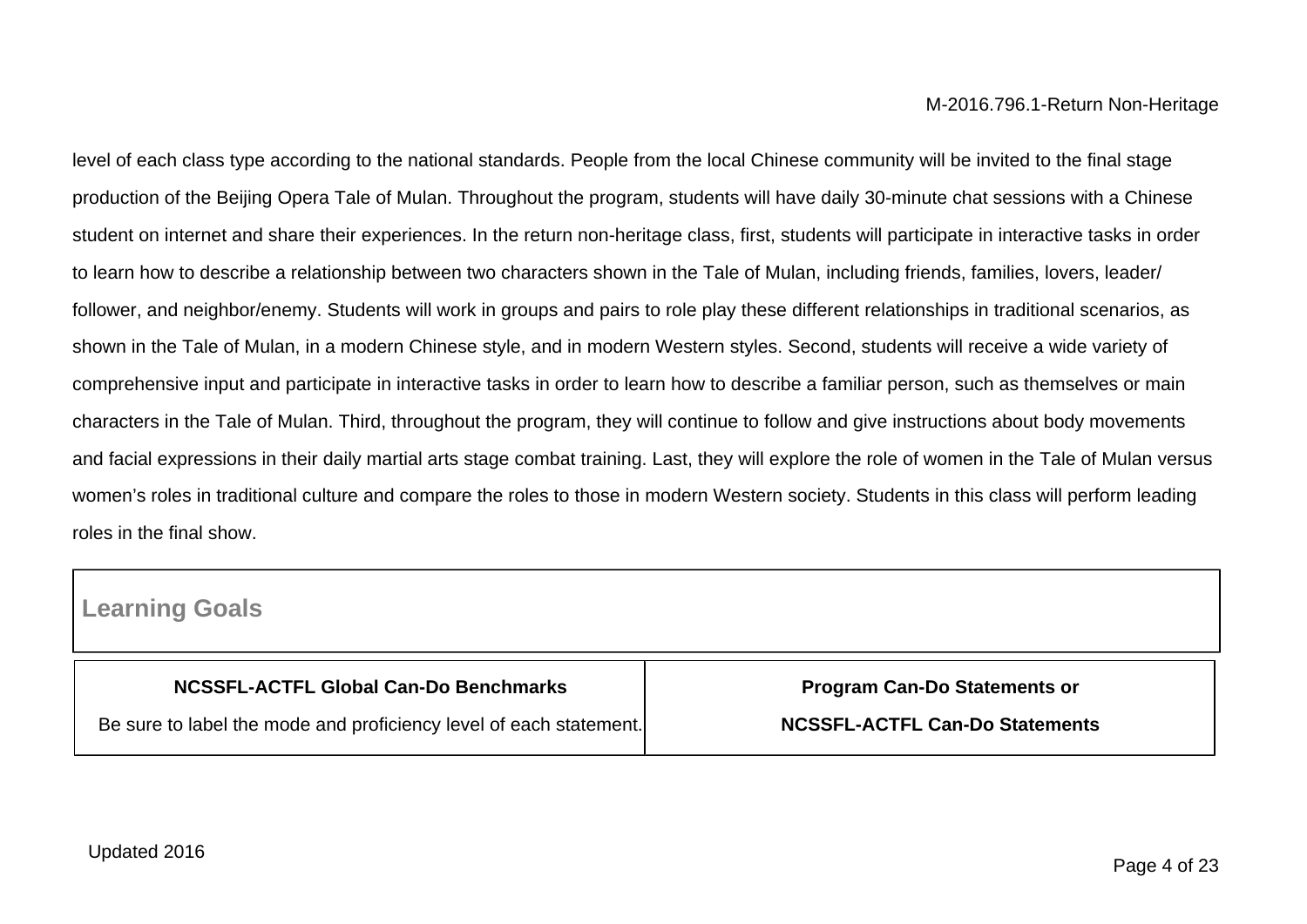| <b>Interpersonal Communication</b>                                                                                                                                                                                                                                                         |                                                                                                                                                                                                                                                                                                                                                                                                                                                                                                                                                                                        |
|--------------------------------------------------------------------------------------------------------------------------------------------------------------------------------------------------------------------------------------------------------------------------------------------|----------------------------------------------------------------------------------------------------------------------------------------------------------------------------------------------------------------------------------------------------------------------------------------------------------------------------------------------------------------------------------------------------------------------------------------------------------------------------------------------------------------------------------------------------------------------------------------|
| (Novice High: I can communicate and exchange information about<br>familiar topics using phrases and simple sentences, sometimes<br>supported by memorized language. I can usually handle short<br>social interactions in everyday situations by asking and answering<br>simple questions.) | 1. I can ask and answer simple questions about body parts, body<br>postures, and body movements, including those in martial arts<br>used in Beijing opera stage performance in pictures and short<br>videos.<br>2. I can ask and talk about the relationship types between two<br>persons.<br>3. I can ask and talk about the main characters and their<br>personalities in a short story that I am familiar with, such as the<br>Tale of Mulan.<br>4. I can ask and talk about what a good woman/man should do<br>and her/his characteristics in my culture and in the Tale of Mulan. |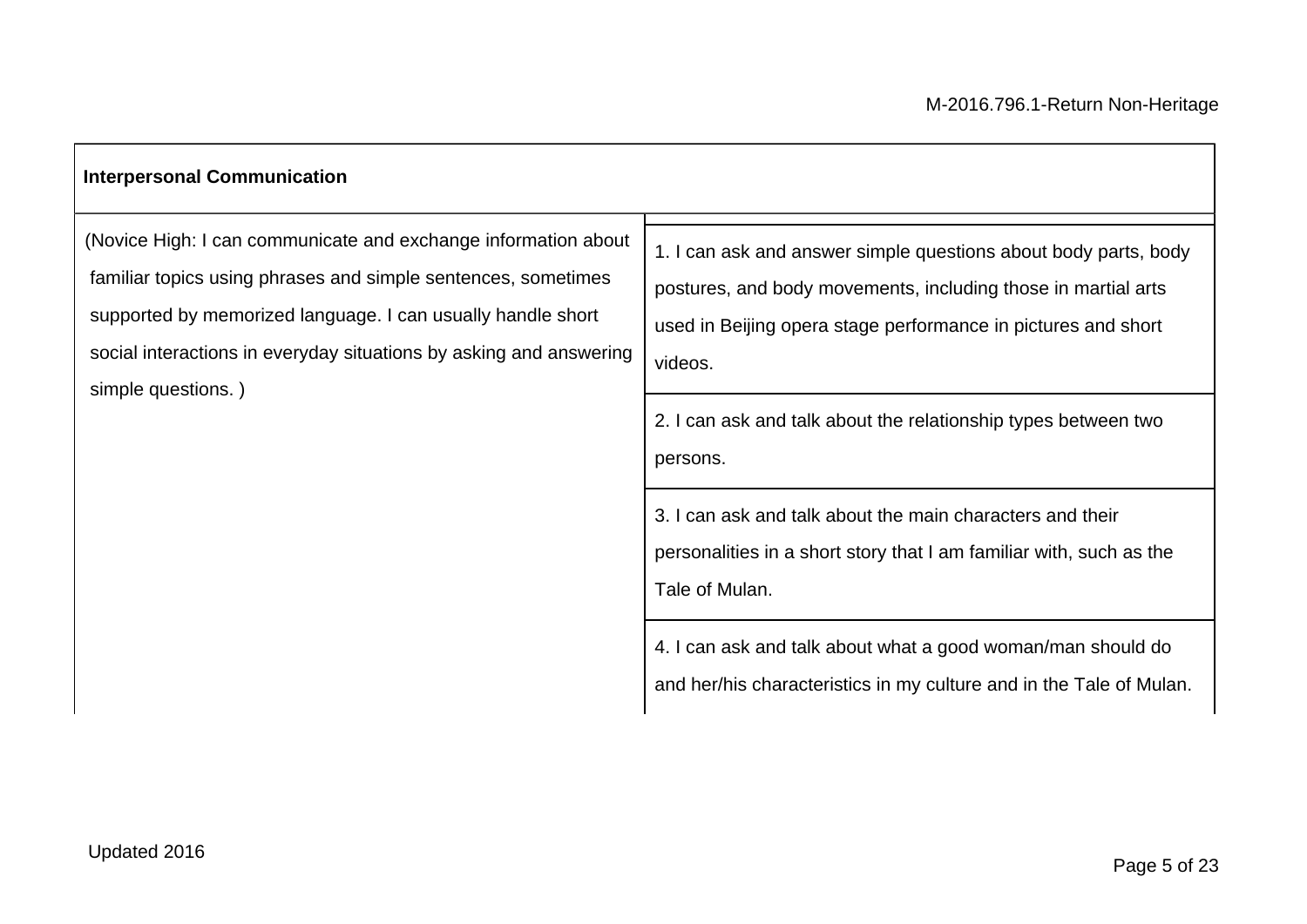|                                                                                                                                           | 14. I can ask and answer simple questions about one's feelings.                                                                                                                                                                                                                                                                        |  |  |  |
|-------------------------------------------------------------------------------------------------------------------------------------------|----------------------------------------------------------------------------------------------------------------------------------------------------------------------------------------------------------------------------------------------------------------------------------------------------------------------------------------|--|--|--|
| <b>Interpretive Listening</b>                                                                                                             |                                                                                                                                                                                                                                                                                                                                        |  |  |  |
| (Novice High: I can recognize pieces of information and<br>sometimes understand the main topic of what is being said.)                    | 5. I can follow instructions and simple comments about complex<br>body postures and sets of body movements, including those in<br>martial arts used in Beijing opera stage performance, with the help<br>of demonstration.<br>6. I can sometimes recognize the relationship between two<br>persons by overhearing their conversations. |  |  |  |
| <b>Interpretive Reading</b>                                                                                                               |                                                                                                                                                                                                                                                                                                                                        |  |  |  |
| (Novice Mid: I can recognize some letters or characters. I can<br>understand some learned or memorized words and phrases when<br>I read.) | 7. I can identify types of relationship in a character relationship<br>chart that is written in Chinese characters.                                                                                                                                                                                                                    |  |  |  |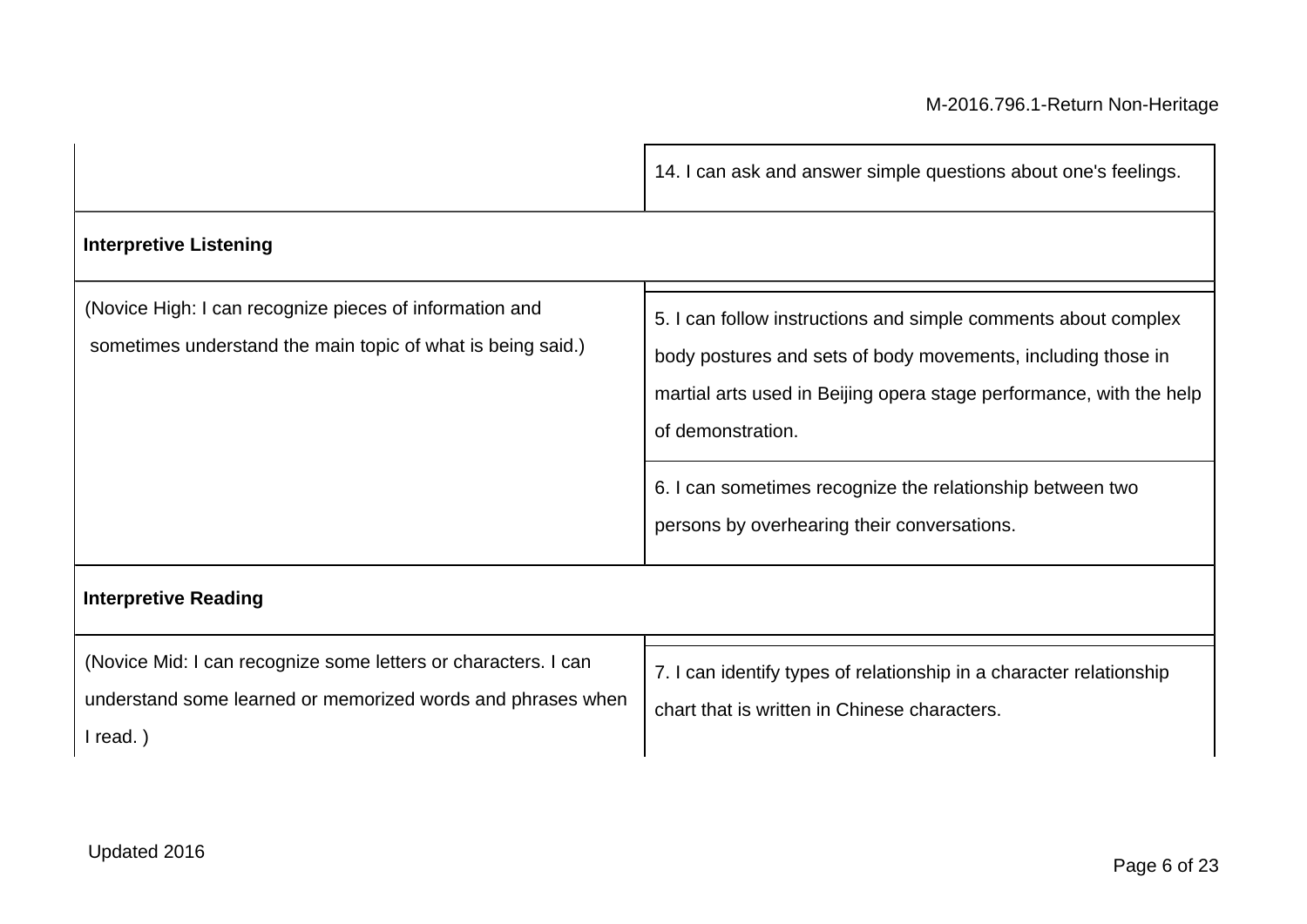|                                                                                                                                             | 8. I can recognize some words written in Chinese characters in a<br>simple description of a character in a story or Beijing Opera.    |
|---------------------------------------------------------------------------------------------------------------------------------------------|---------------------------------------------------------------------------------------------------------------------------------------|
| <b>Presentational Speaking</b>                                                                                                              |                                                                                                                                       |
| (Novice High: I can present basic information on familiar topics<br>using language I have practiced using phrases and simple<br>sentences.) | 9. I can tell about what I do in my Beijing Opera class.                                                                              |
|                                                                                                                                             | 10. I can describe Mulan's personality and the accepted<br>characteristics of a good woman/man in my culture and in ancient<br>China. |
|                                                                                                                                             | 11. I can describe a sequence of body postures and sets of body<br>movements.                                                         |
|                                                                                                                                             | 15. I can describe one's feeling with visual clues.                                                                                   |
| <b>Presentational Writing</b>                                                                                                               |                                                                                                                                       |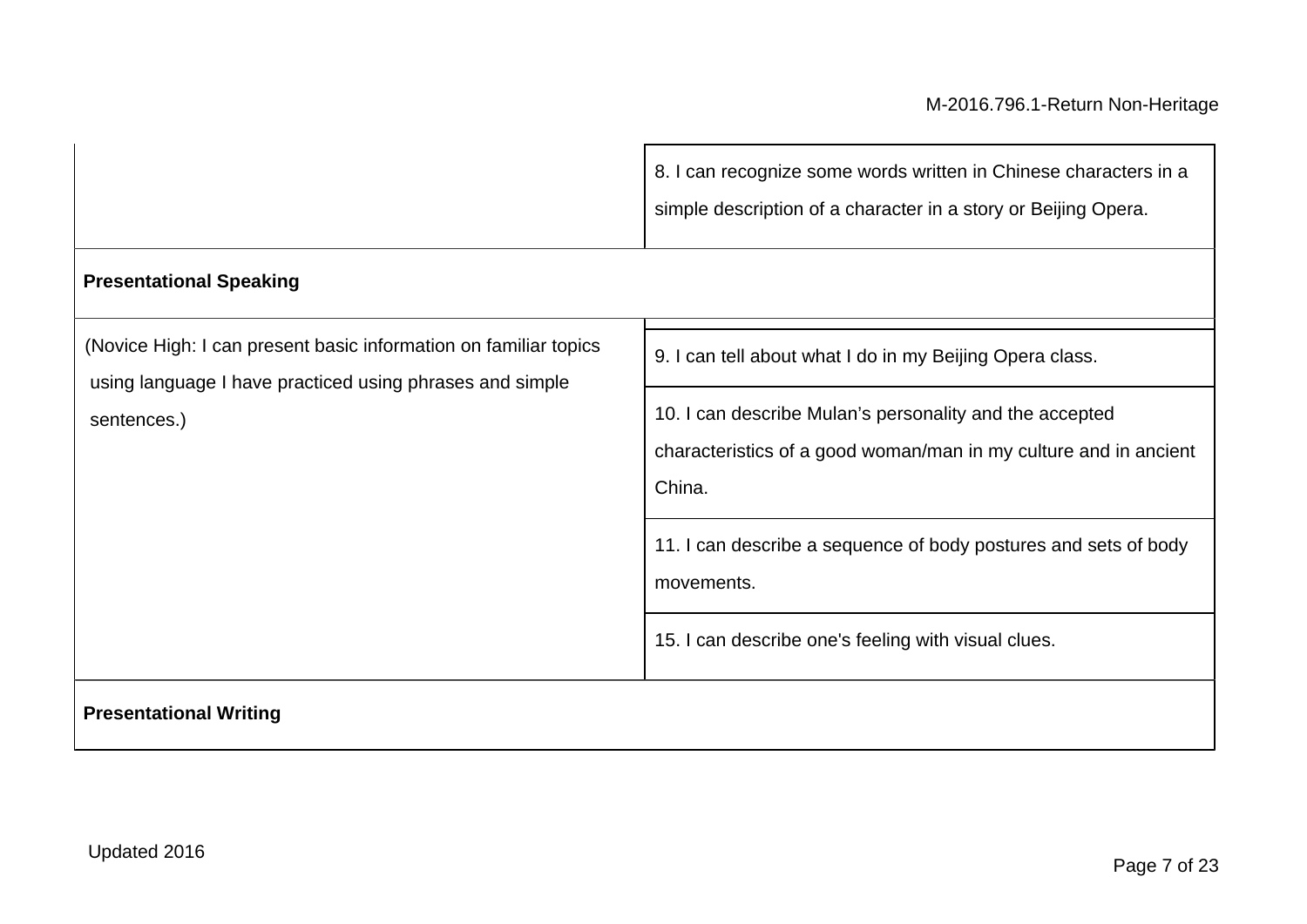| (Novice Mid: I can write lists and memorized phrases on familiar | 12. I can list characteristics that are associated with a good                                                                       |
|------------------------------------------------------------------|--------------------------------------------------------------------------------------------------------------------------------------|
| topics.)                                                         | woman in Mulan's story and in my culture.                                                                                            |
|                                                                  | 13. I can write the phrases and memorized expressions connected<br>to types of relationships such as friends, lovers, and neighbors. |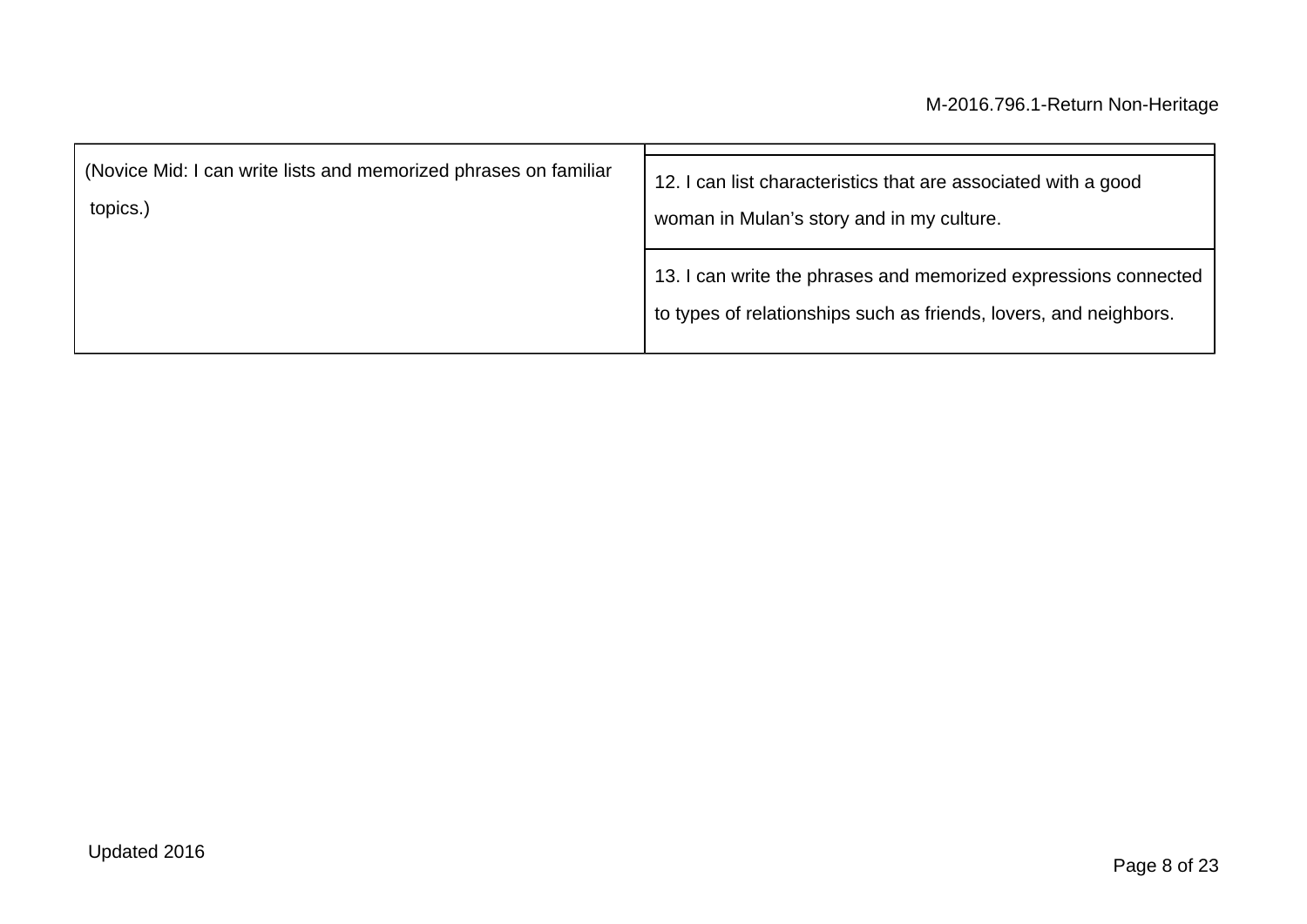# **STAGE 2: How will learners demonstrate what they can do with what they know by the end of the program?**

| <b>INTERPRETIVE TASK</b>                                                                                                           | <b>INTERPERSONAL TASK</b>                                                                                                                     | <b>PRESENTATIONAL TASK</b>                                                                                                                                                                                                  |
|------------------------------------------------------------------------------------------------------------------------------------|-----------------------------------------------------------------------------------------------------------------------------------------------|-----------------------------------------------------------------------------------------------------------------------------------------------------------------------------------------------------------------------------|
| Learners understand, interpret,<br>and analyze what is heard, read,<br>or viewed on a variety of topics.                           | Learners interact and negotiate<br>meaning in spoken, or written<br>conversations to share information.<br>reactions, feelings, and opinions. | Learners present information, concepts,<br>and ideas to inform, explain, persuade,<br>and narrate on a variety of topics using<br>appropriate media and adapting to various<br>audiences of listeners, readers, or viewers. |
| Audition for the Tale of Mulan: Students<br>audition for specific leading roles in the<br>final performance. To complete the task, | Post-stage-production interaction with<br>audience: After the final production<br>of the Tale of Mulan, the students                          | Students make a clip-book that shows<br>the typical daily life of a woman in<br>Mulan's time, a typical daily life of Mulan                                                                                                 |

**Summative Performance Assessment**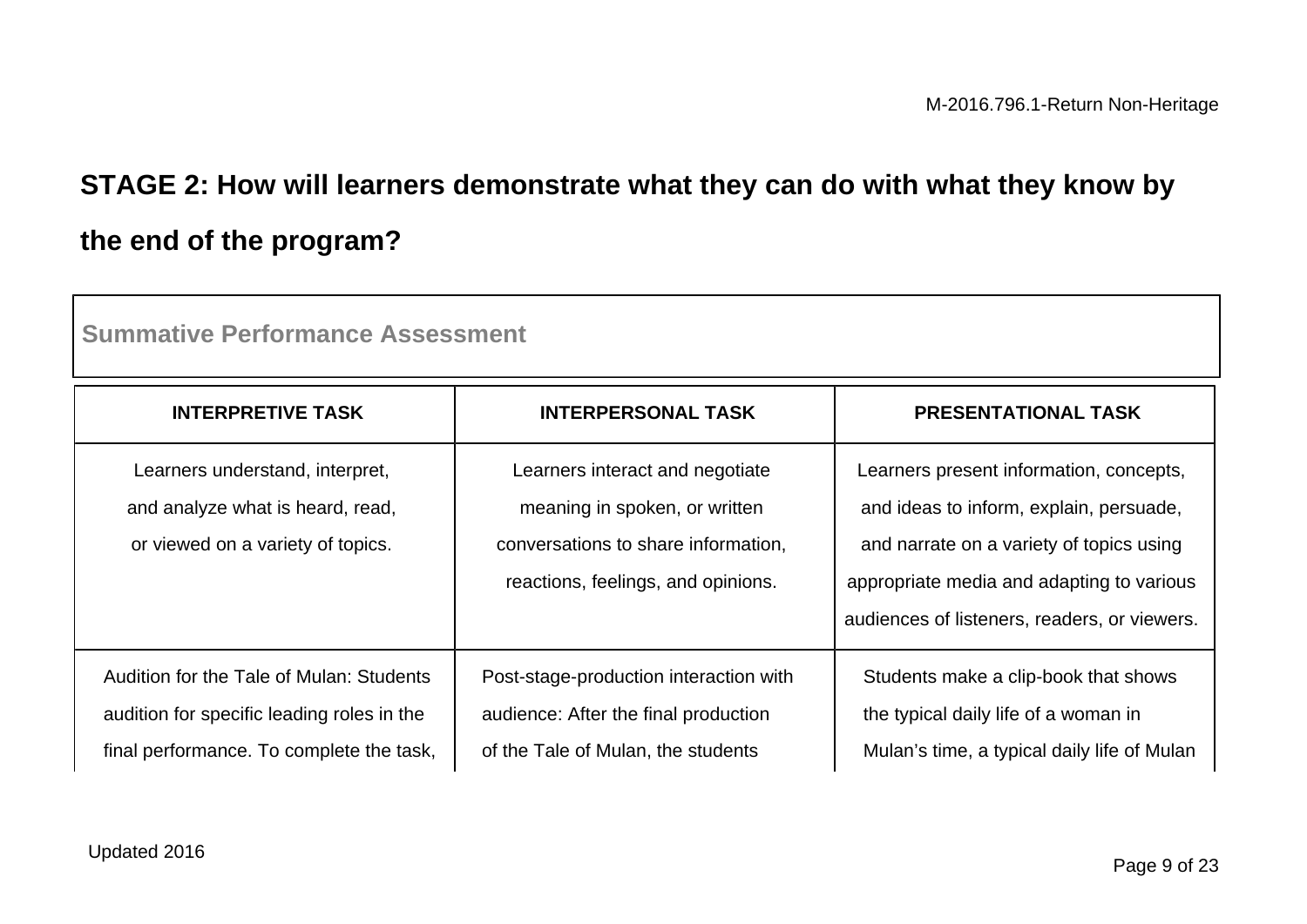students follow the teacher's instructions and show how well they can perform a set of unrehearsed movements. Based on their performances, they are assigned a leading or major supporting role to play in the Tale of Mulan. A checklist is given to the Beijing Opera teachers (cast directors), who decides whether a student can comprehend the instruction. Role-mapping for a story: Students watch a video-clip of a story. Then they receive pictures of the figures in the story. Each student pastes the pictures on a board and completes a role map for the figures in the story, showing various relationships.

attend a special event where the local Chinese community and Binghamton University Chinese students are invited to experience the stage performance. Each STARTALK student in this class teaches one guest from the audience how to perform an action that they did on stage. In the interaction, students need to use short phrases to teach and answer short questions. The interaction will be videotaped as evidence of having attained the interpersonal objective. Meeting with a different woman ! Students work in pairs. Each student roleplays a woman, choosing from a list including Mulan, Mulan's sisters, a modern Chinese professional woman,

as a war general and a typical daily life of a modern professional woman. Under each picture, students give a short caption. Students create a webpage for the local Chinese community newsletter website describing the leading roles they play in the Tale of Mulan. For each role, the students upload pictures and supply a simple written introduction of the role in short phrases. For each role, the students also upload a short video clip of the combat actions they have learned in class. Students add subtitles to the clip to explain the action movements.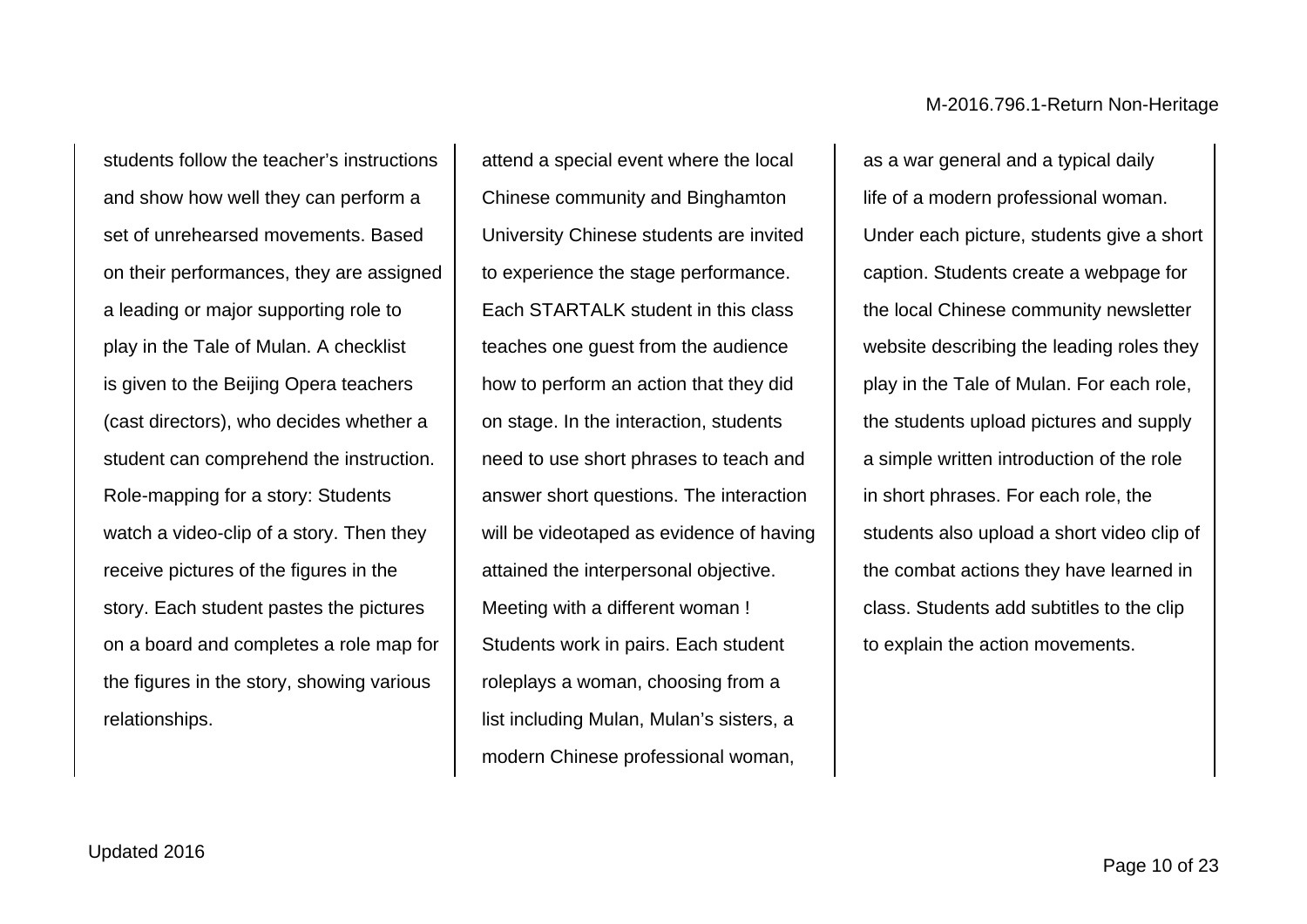a modern American housewife or a famous Modern female leader. Students exchange information with one another and learn the life and characteristics of the other woman. Then they fill out an information card about this woman.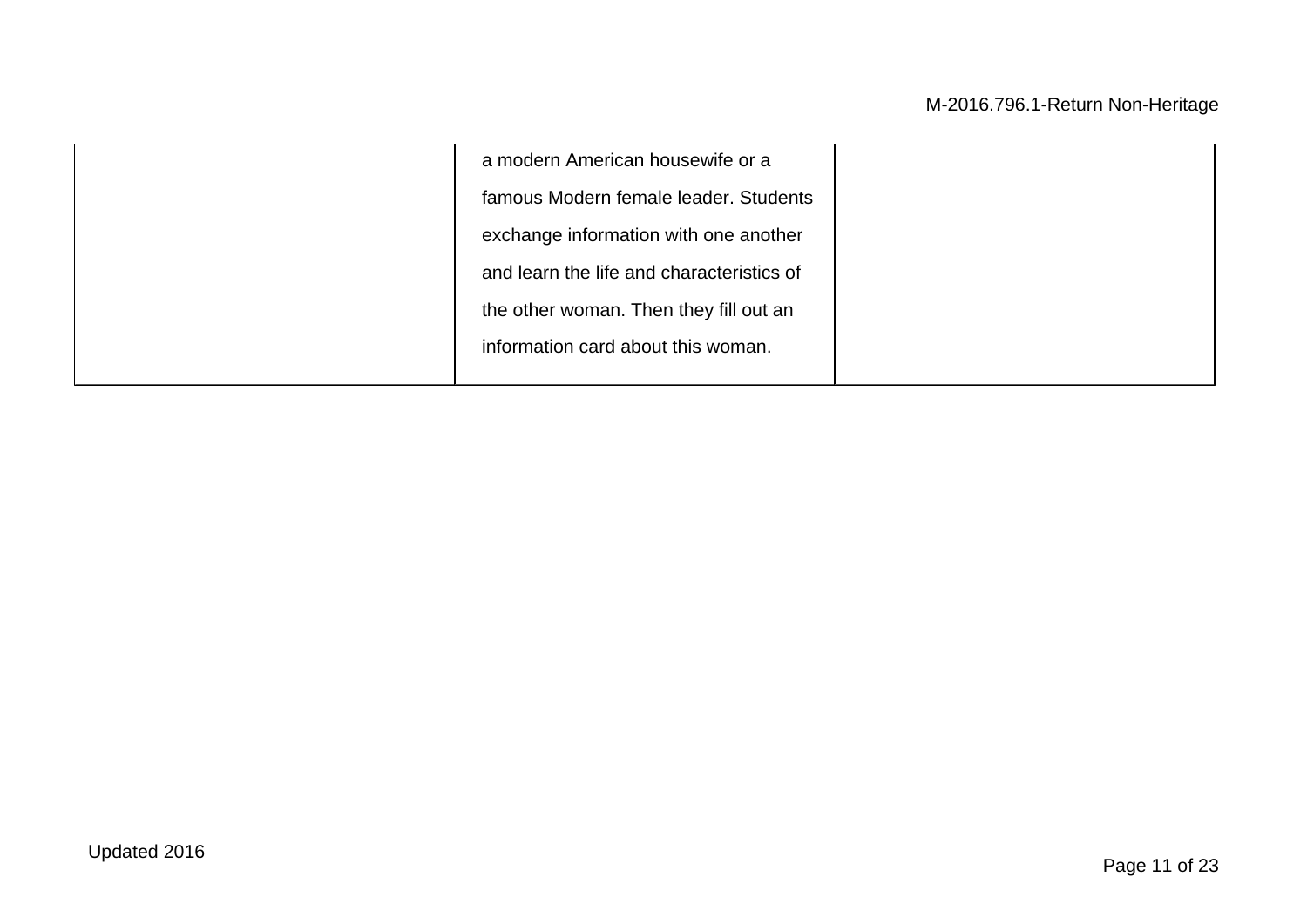# **STAGE 3: What will prepare learners to demonstrate what they can do with what they know?**

| No. | <b>Program Can-Do</b>          | Language, Culture, Content           | <b>Major Learning</b>                  |
|-----|--------------------------------|--------------------------------------|----------------------------------------|
|     | <b>Statements NCSSFL-</b>      | Learners need to use List the        | <b>Experiences &amp; Evidence</b>      |
|     | <b>ACTFL Can-Do Statements</b> | language chunks, vocabulary,         | Learners will experience &             |
|     | Learners canThese Can-Dos are  | grammatical structures, cultural     | demonstrateDescribe the key learning   |
|     | from Stage 1 Learning Targets. | knowledge, and content information   | tasks/activities/formative assessments |
|     |                                | that learners need to accomplish the | that allow learners to demonstrate     |
|     |                                | stated Can-Dos listed in column 1.   | that they can meet the stated Can-Do.  |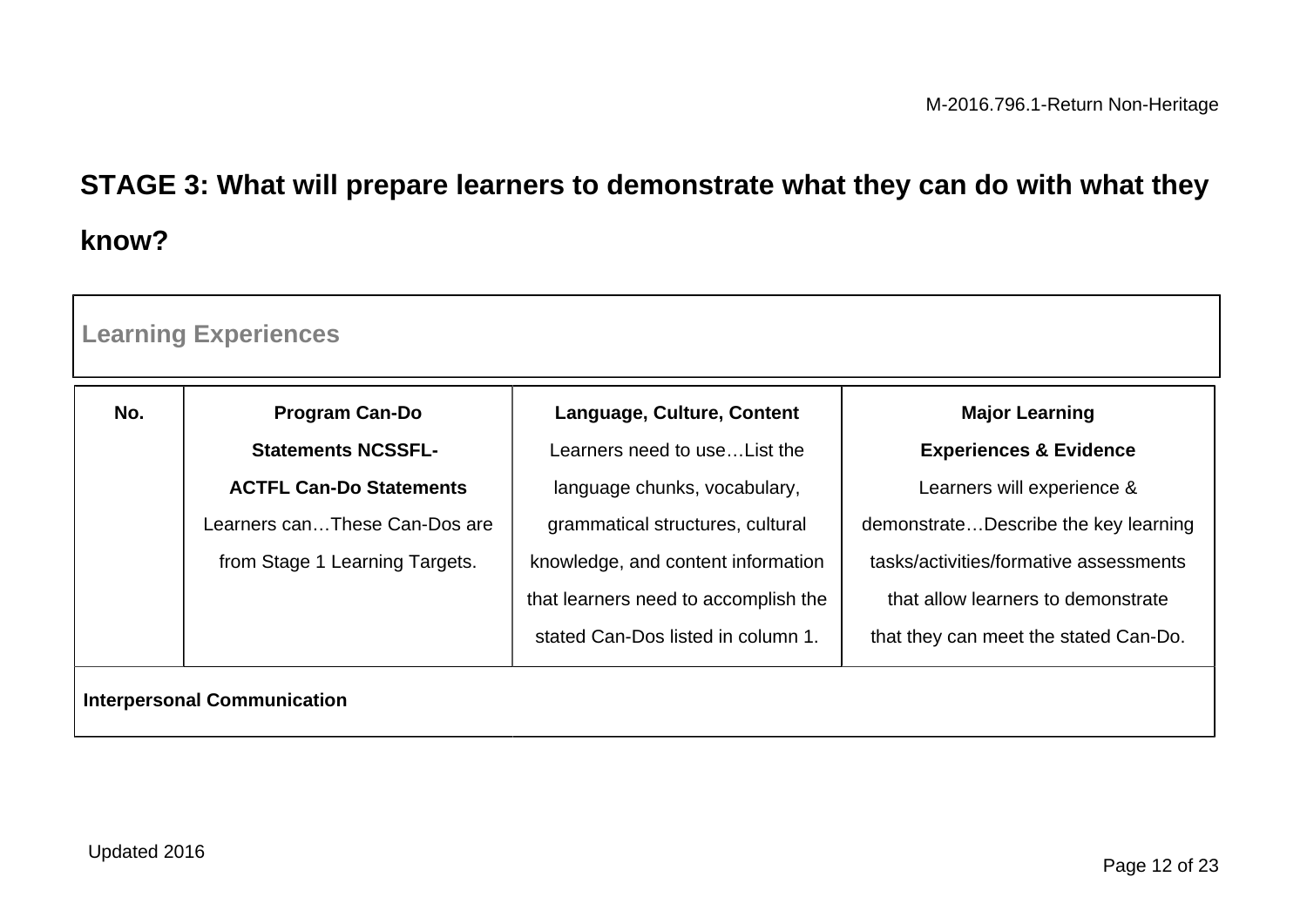| $\mathbf 1$ | I can ask and answer simple          | Names of body parts This is          | Students watch a demonstration of        |
|-------------|--------------------------------------|--------------------------------------|------------------------------------------|
|             | questions about body parts, body     | (name of body part(s)). I have one/  | several typical Beijing opera body       |
|             | postures, and body movements,        | two (name of body part(s)). My/      | postures. They then work in groups of    |
|             | including those in martial arts used | his/her is/are (strong/thin/long/    | three to recall what they have seen and  |
|             | in Beijing opera stage performance   | short). Vocabulary and short         | help each other to mimic the postures    |
|             | in pictures and short videos.        | sentences for body actions Please    | by describing the demonstration. Each    |
|             |                                      | raise your (name of body part(s)).   | student comes up to teach the class      |
|             |                                      | Please raise/lower/your (name        | one of their most familiar sequences     |
|             |                                      | of body part(s)) a little Please put | of body movements such as those in       |
|             |                                      | your (name of body part(s)) here/    | martial arts used in Beijing opera stage |
|             |                                      | there. Please move (up/down/left/    | performance, or playing a sport (e.g.    |
|             |                                      | right). Is this correct? Am I doing  | throwing a baseball), or dance.          |
|             |                                      | right? Please Look at me doing       |                                          |
|             |                                      | You'd better Let me do it again      |                                          |
|             |                                      |                                      |                                          |

г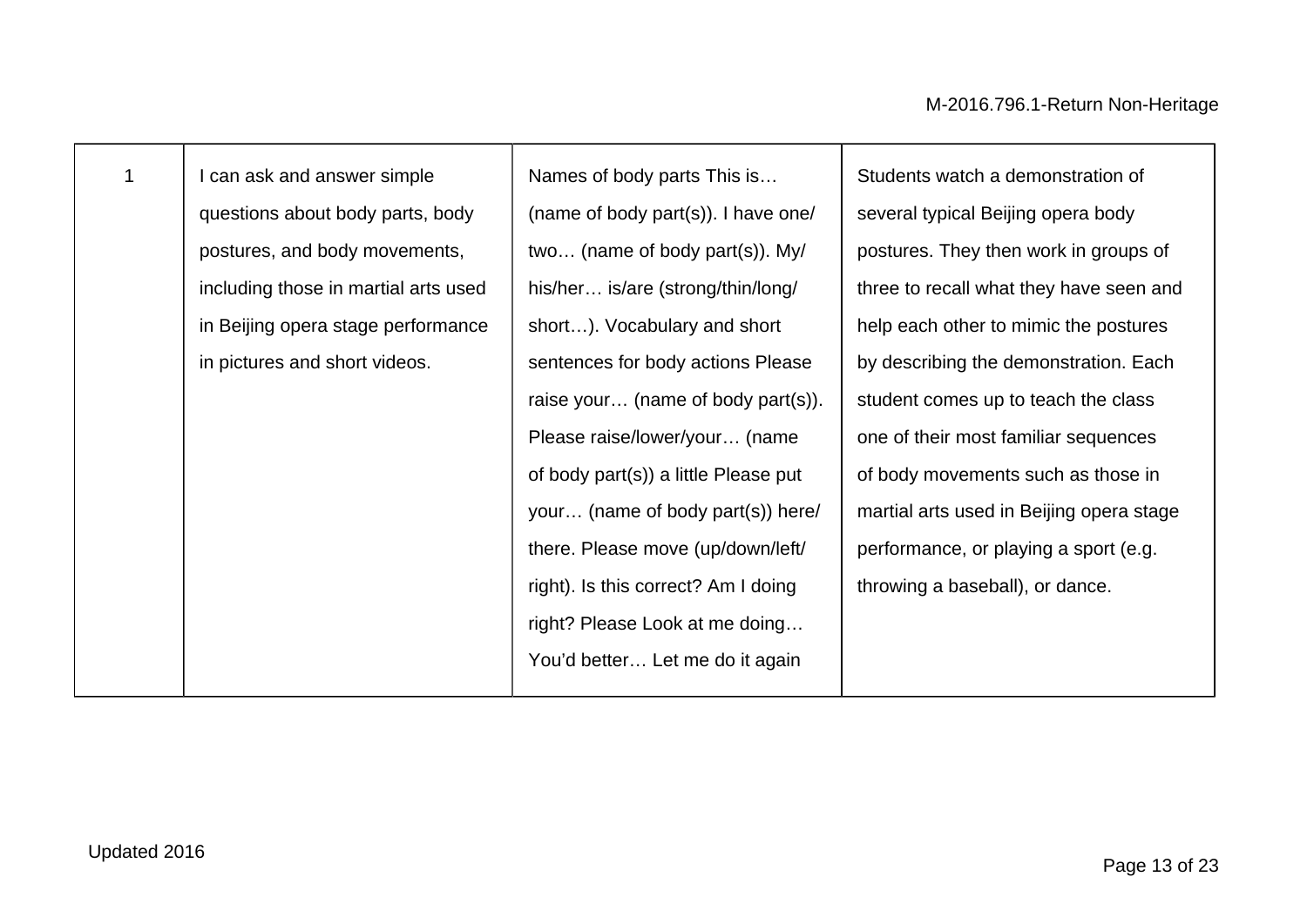| $\overline{2}$ | can ask and talk about the<br>relationship types between two<br>persons.                                                                         | Person A is person B's father/<br>mother/friend/siblings/neighbor/<br>student/teacher/husband/wife.                                                                                                                                                                 | Student each read a short story in<br>English. Then student work in pair. By<br>asking questions, one student needs<br>to find out the relationship between<br>the figures in the story that the other<br>student has read and draw a relationship<br>scheme.                                                                       |
|----------------|--------------------------------------------------------------------------------------------------------------------------------------------------|---------------------------------------------------------------------------------------------------------------------------------------------------------------------------------------------------------------------------------------------------------------------|-------------------------------------------------------------------------------------------------------------------------------------------------------------------------------------------------------------------------------------------------------------------------------------------------------------------------------------|
| 3              | can ask and talk about the main<br>characters and their personalities in<br>a short story that I am familiar with,<br>such as the Tale of Mulan. | Somebody is (young/old/middle<br>aged). Somebody is (tall/strong/<br>slim/short). Somebody is (brave/<br>honest/gentle/carefree/ beautiful/ill-<br>hearted/good-hearted). Somebody<br>is the (father/mother/brother/<br>sister/friend/enemy/master/) of<br>someone. | Students play "Guess Who?" game by<br>forming pairs. Each student receives a<br>set of cards that list basic information<br>about a character in a famous movie/<br>novel/Beijing Opera story. One student<br>draws a card from the deck. The other<br>student then asks questions in order to<br>ascertain the person on the card. |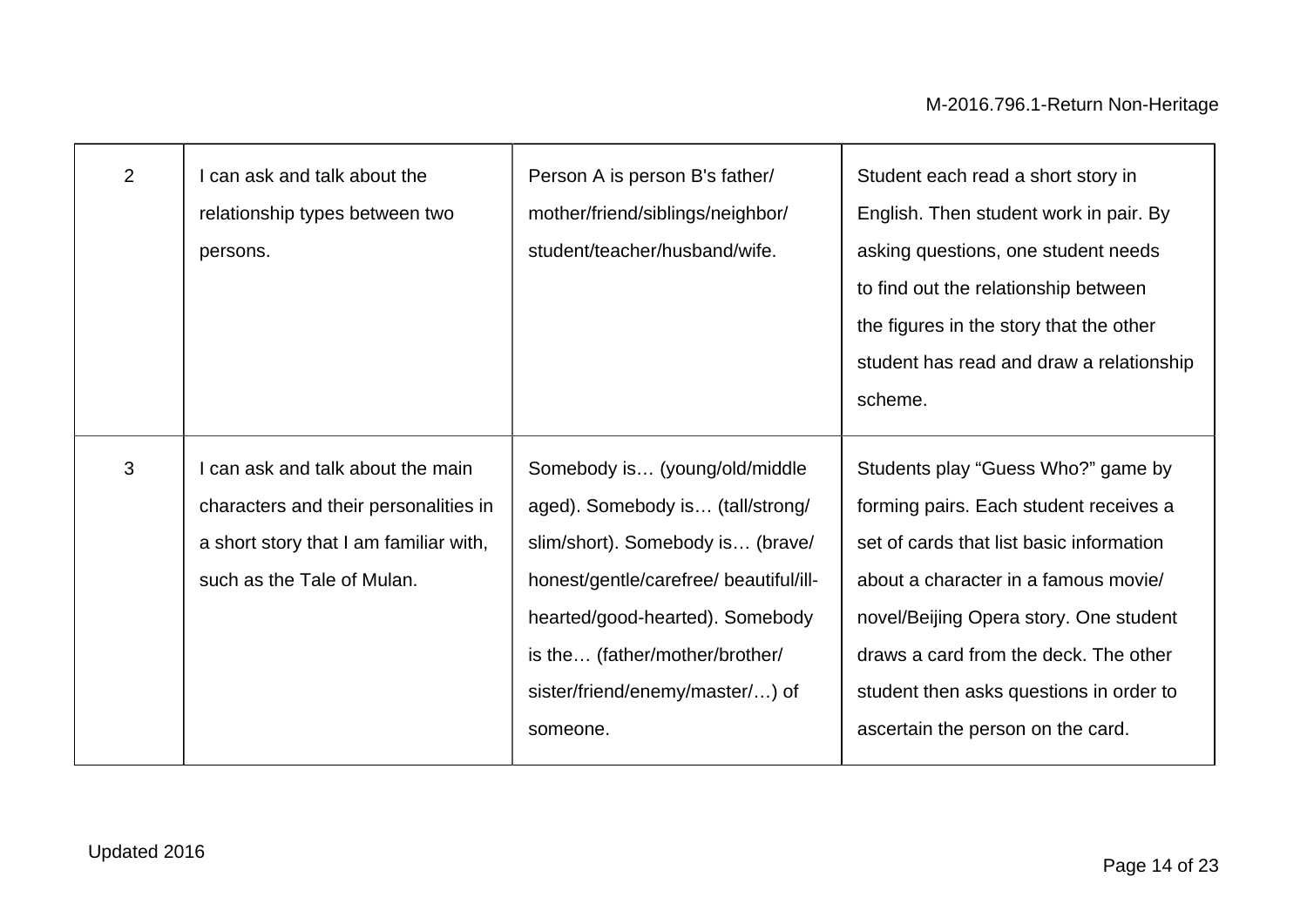| 4                             | I can ask and talk about what a<br>good woman/man should do and<br>her/his characteristics in my culture<br>and in the Tale of Mulan. | Words about personal characters,<br>both positive and negative ones.<br>A good man should/should not A<br>good woman should/should not | Students act as "Cultural Ambassadors."<br>Each student prepares and gives pre-<br>departure orientation information to<br>American exchange students on how to<br>be a good man/woman in the US/modern<br>China/ancient China/any other culture<br>they are familiar with. The rest of the<br>class ask questions and the "Cultural |
|-------------------------------|---------------------------------------------------------------------------------------------------------------------------------------|----------------------------------------------------------------------------------------------------------------------------------------|--------------------------------------------------------------------------------------------------------------------------------------------------------------------------------------------------------------------------------------------------------------------------------------------------------------------------------------|
|                               |                                                                                                                                       |                                                                                                                                        | Ambassador" answers.                                                                                                                                                                                                                                                                                                                 |
| 14                            | I can ask and answer simple<br>questions about one's feelings.                                                                        | How do you feel? How does<br>someone feel? Someone feel<br>(sad, angry, happy, regret,)                                                | Students watch videos showing four<br>short stories. Then students work in pair<br>to identify the feeling for each main figure<br>in the video and make a chart together.                                                                                                                                                           |
| <b>Interpretive Listening</b> |                                                                                                                                       |                                                                                                                                        |                                                                                                                                                                                                                                                                                                                                      |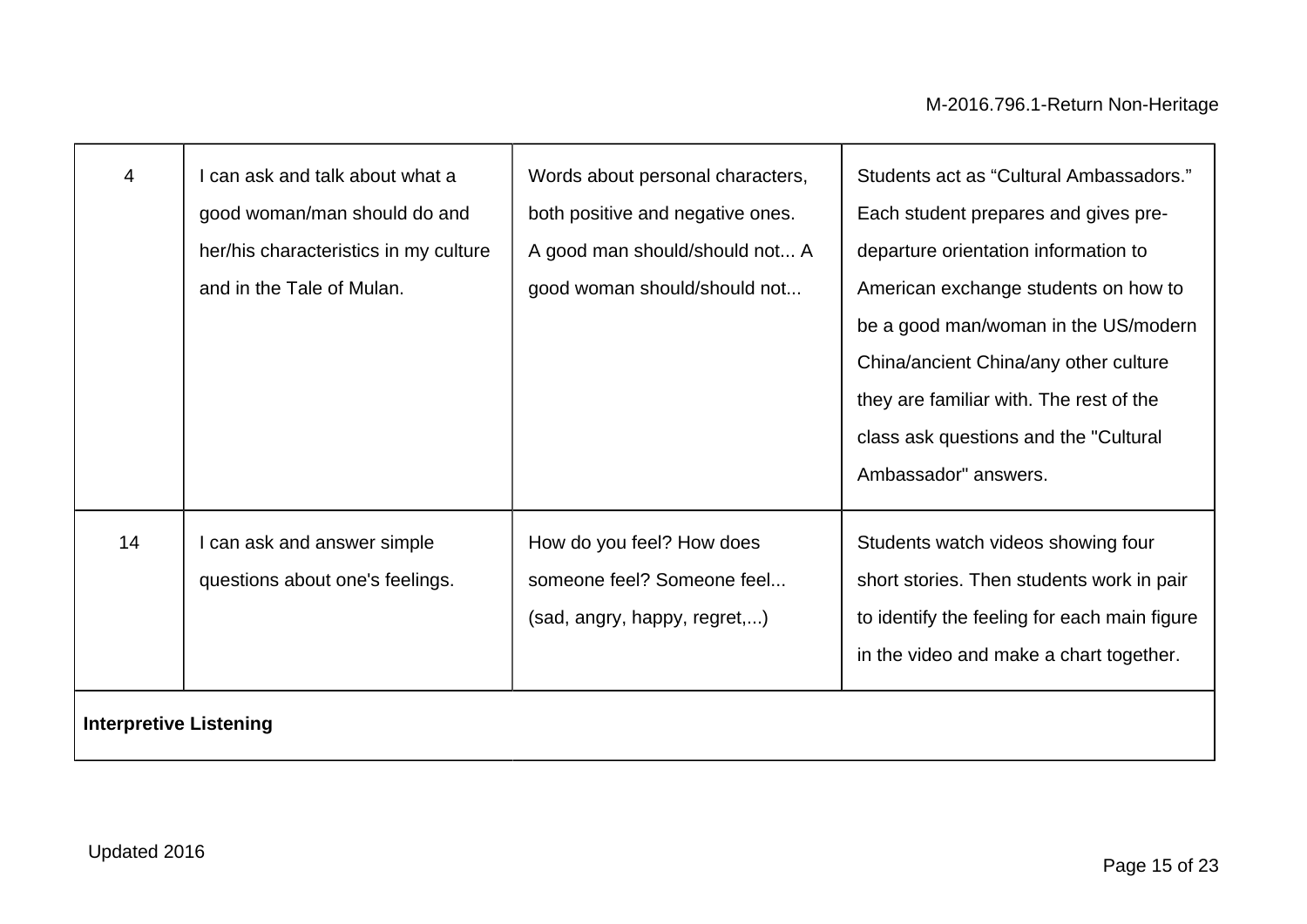| 5 | can follow instructions and         | Bow to each other. Raise your          | Students follow verbal instructions       |
|---|-------------------------------------|----------------------------------------|-------------------------------------------|
|   | simple comments about complex       | (name of body part(s)), then put       | from the teacher to do various body       |
|   | body postures and sets of body      | your (name of body part(s))            | movements such as those in martial        |
|   | movements, including those in       | on next, turn around, and last,        | arts used in stage performance of the     |
|   | martial arts used in Beijing opera  | Raise your (name of body               | Tale of the White Snake. Their actions    |
|   | stage performance, with the help of | part(s)). Put your (name of body       | will be videotaped by their classmates.   |
|   | demonstration.                      | part(s)) on Turn around and            | Then, they check to see if they are       |
|   |                                     | bend down. Go back to and then         | doing it correctly by comparing their     |
|   |                                     | stand up straight. Look (left/right/   | video clips and those of the teacher's    |
|   |                                     | up/down) and then look (left/right/up/ | demonstrations.                           |
|   |                                     | down).                                 |                                           |
|   |                                     |                                        |                                           |
| 6 | I can sometimes recognize the       | Words of various relationships such    | Students listen to short audio clips from |
|   | relationship between two persons    | as friend, lover, father, mother,      | different movies. They are given pictures |
|   | by overhearing their conversations. | siblings, neighbor, teacher and        | of the scenes showing the figures with    |
|   |                                     | student. The cultural tradition of     | their relationship given in English.      |
|   |                                     |                                        |                                           |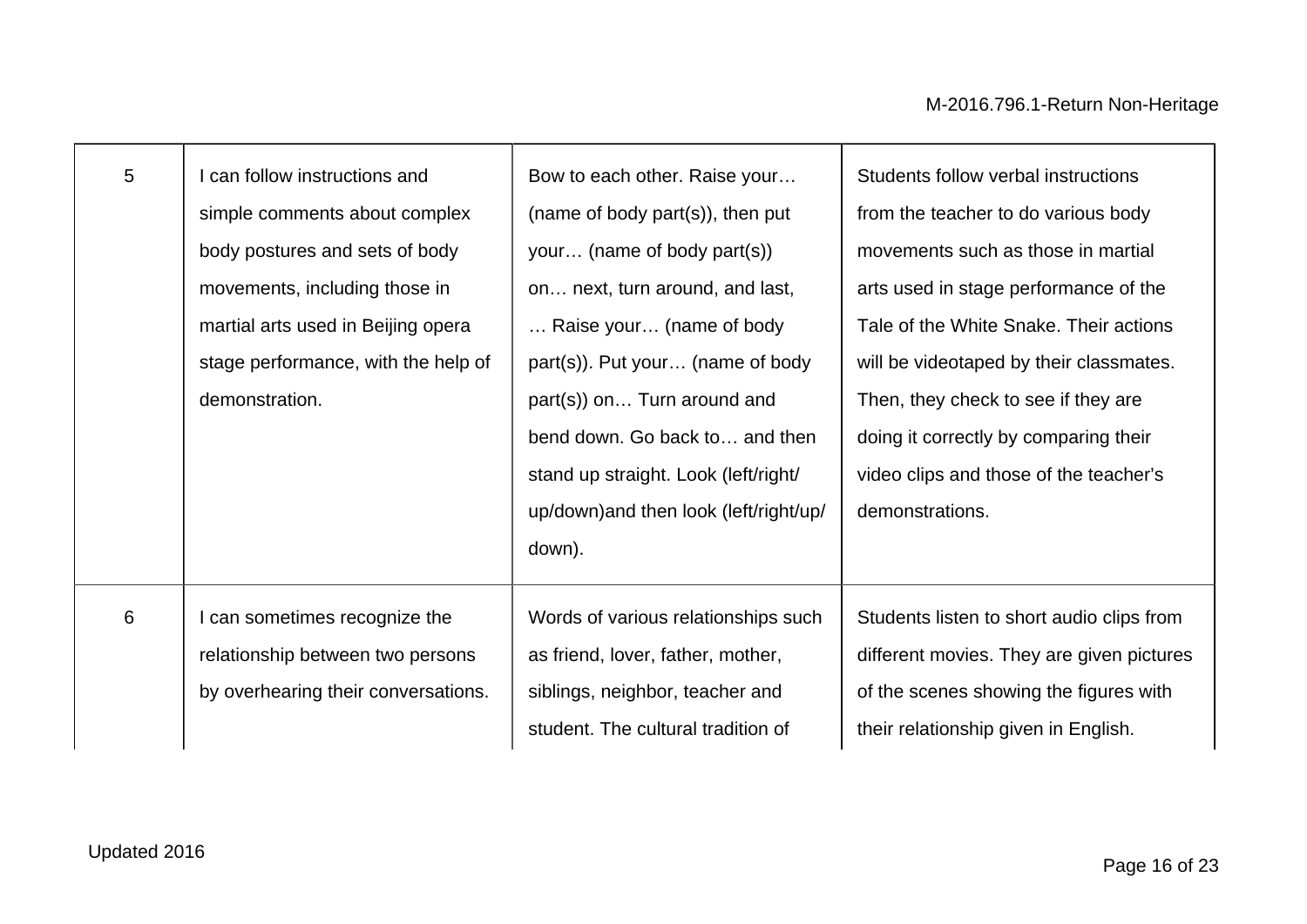| <b>Interpretive Reading</b> |                                                                                                                                     | manner and expected tones in<br>conversations between two people<br>of different relationships.                                                                                                            | Students match the pictures with the<br>audio clips.                                                                                                                                     |
|-----------------------------|-------------------------------------------------------------------------------------------------------------------------------------|------------------------------------------------------------------------------------------------------------------------------------------------------------------------------------------------------------|------------------------------------------------------------------------------------------------------------------------------------------------------------------------------------------|
|                             |                                                                                                                                     |                                                                                                                                                                                                            |                                                                                                                                                                                          |
| $\overline{7}$              | can identify types of relationship in<br>a character relationship chart that is<br>written in Chinese characters.                   | Characters for words of various<br>relationships such as friend, lover,<br>father, mother, siblings, neighbor,<br>teacher and student.                                                                     | Students read each others' poster board<br>"my world", then each student chooses<br>one to introduce to his/her parent when<br>they pick him/her up on that day.                         |
| 8                           | can recognize some words written<br>in Chinese characters in a simple<br>description of a character in a story<br>or Beijing Opera. | Somebody is (young/old/middle<br>aged). Somebody is (tall/strong/<br>slim/short). Somebody is<br>(brave/honest/gentle/carefree/<br>beautiful/ill-hearted/good-hearted).<br>Somebody is the (father/mother/ | The teacher gives each student a set of<br>paper each with simple descriptions of<br>a character in a familiar story such as<br>the Tale Mulan. Students guess who this<br>character is. |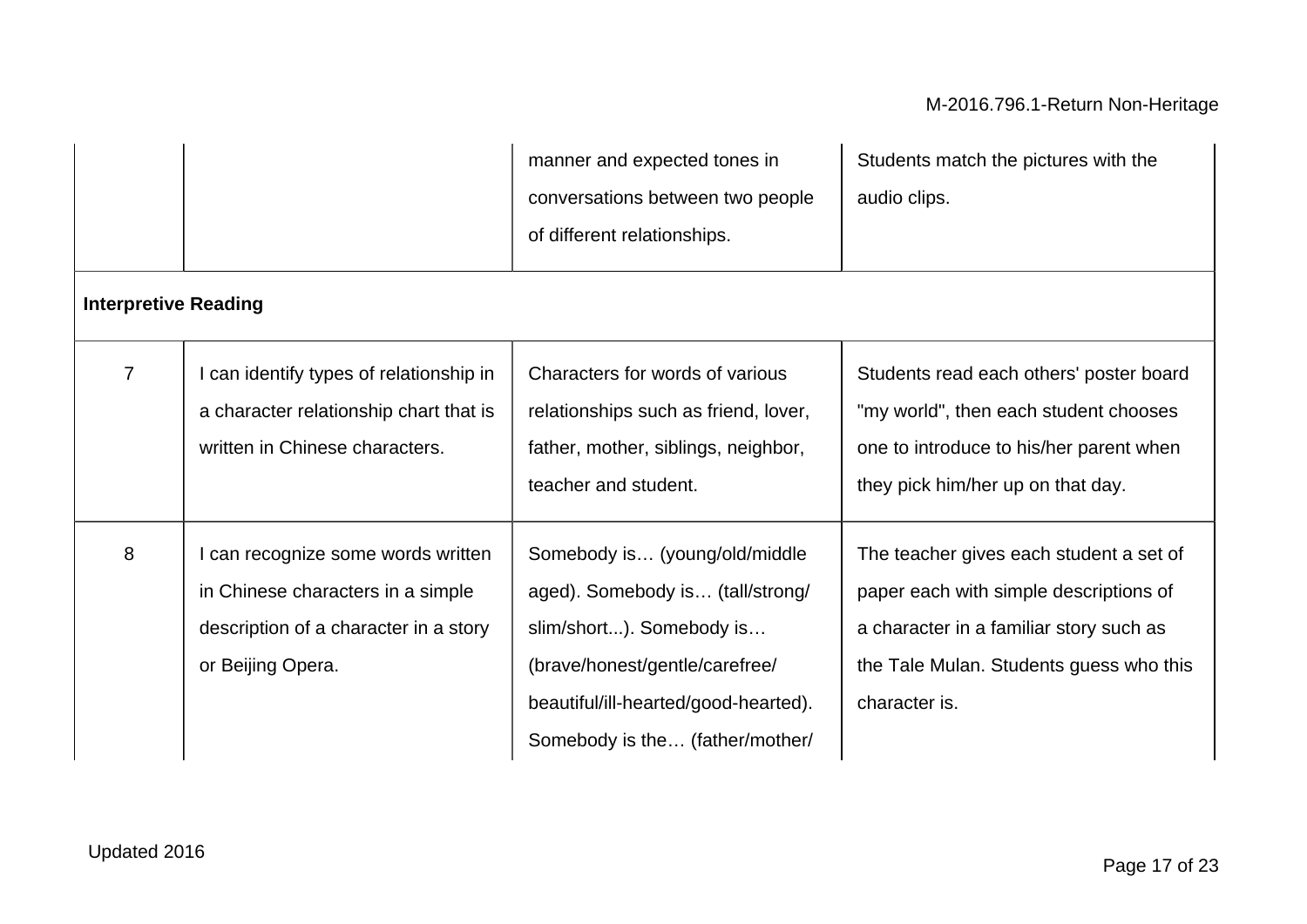|                 |                                                                           | brother/sister/friend/enemy/master/<br>) of someone. She often wears<br>(black/red/green/yellow/) colored<br>clothes. |                                                                                                                                                                                                                                        |
|-----------------|---------------------------------------------------------------------------|-----------------------------------------------------------------------------------------------------------------------|----------------------------------------------------------------------------------------------------------------------------------------------------------------------------------------------------------------------------------------|
|                 | <b>Presentational Speaking</b>                                            |                                                                                                                       |                                                                                                                                                                                                                                        |
| 9               | I can tell about what I do in my<br>Beijing Opera class.                  | I listen to I study I practice I<br>learn to I watch                                                                  | Students each make a short video of<br>their daily activities in their Beijing Opera<br>class. They then add a soundtrack,<br>explaining the activities in Chinese.<br>Finally, they post it in their WeiXin<br>(WeChat) friend cycle. |
| 10 <sup>°</sup> | I can describe Mulan's personality<br>and the accepted characteristics of | Words of personal characteristics<br>In my culture, a good man/woman<br>should be/should not be                       | Student each record a 3-minute video,<br>introducing Mulan to someone who has                                                                                                                                                          |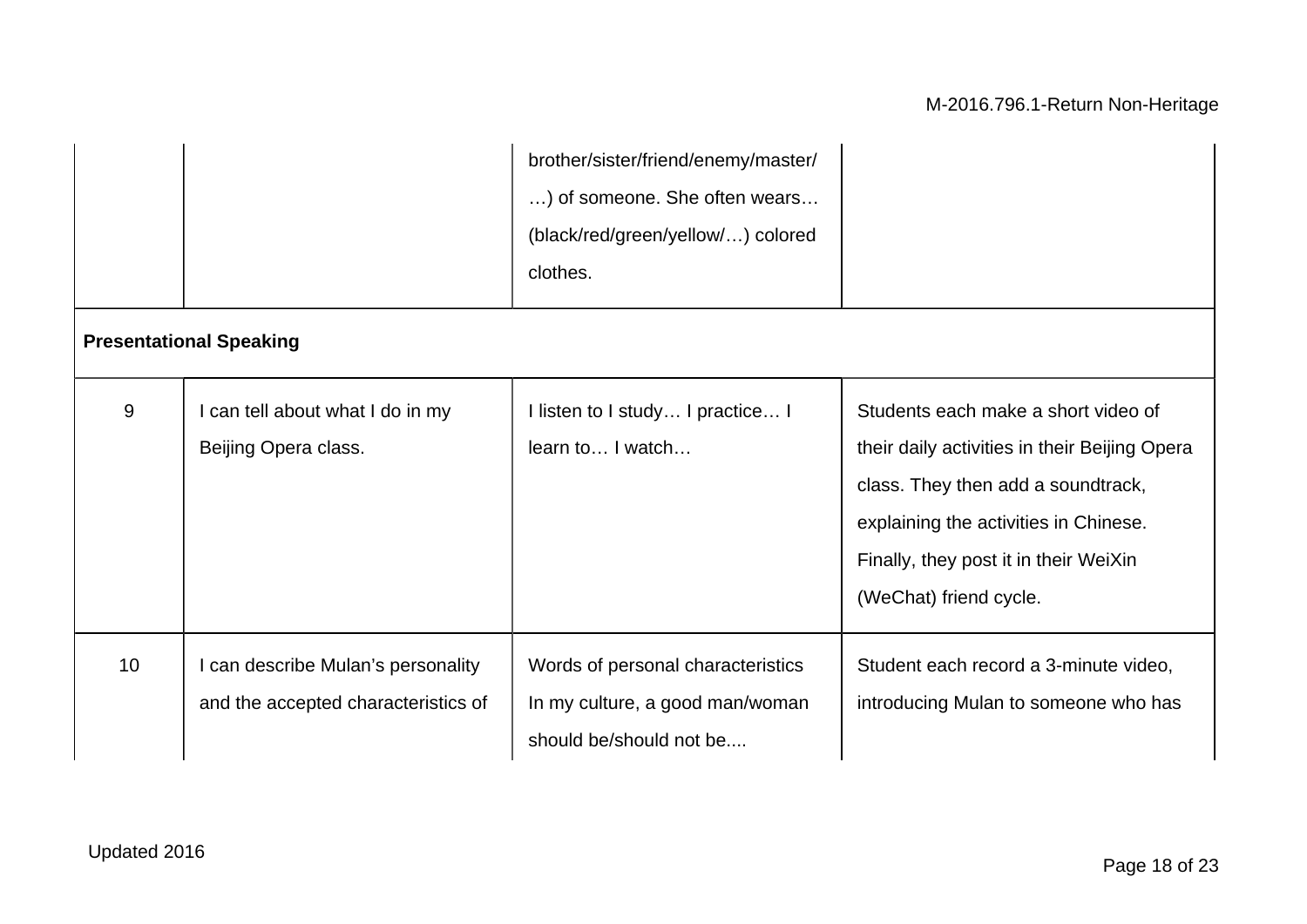|    | a good woman/man in my culture<br>and in ancient China.                    |                                                                                                                                                                                                                              | not watched the movie or heard about<br>her story.                                                                                                                                                                                                                                                                                                                                                                                                                                                                                                       |
|----|----------------------------------------------------------------------------|------------------------------------------------------------------------------------------------------------------------------------------------------------------------------------------------------------------------------|----------------------------------------------------------------------------------------------------------------------------------------------------------------------------------------------------------------------------------------------------------------------------------------------------------------------------------------------------------------------------------------------------------------------------------------------------------------------------------------------------------------------------------------------------------|
| 11 | can describe a sequence of<br>body postures and sets of body<br>movements. | Raise your (name of body<br>part(s)). Put your (name of body<br>part(s)) on Turn around. Bend<br>down. Go back to Stand up<br>straight. Please follow me. Look<br>(left/right/up/down) and then look<br>(left/right/up/down) | Students do an "Action Masters"<br>game. In the previous day, the opera<br>teacher teaches each student a<br>set of movements. In class, each<br>student teaches the class what they<br>have learned by describing and<br>demonstrating. In the afternoon, each<br>of them will, in exchange, teach their<br>opera teacher a move of their favorite<br>sports. Students work in groups to<br>create a sequence of pictures that<br>represent typical body movements in<br>a sport and typical body movements in<br>the Tale of Mulan, including those in |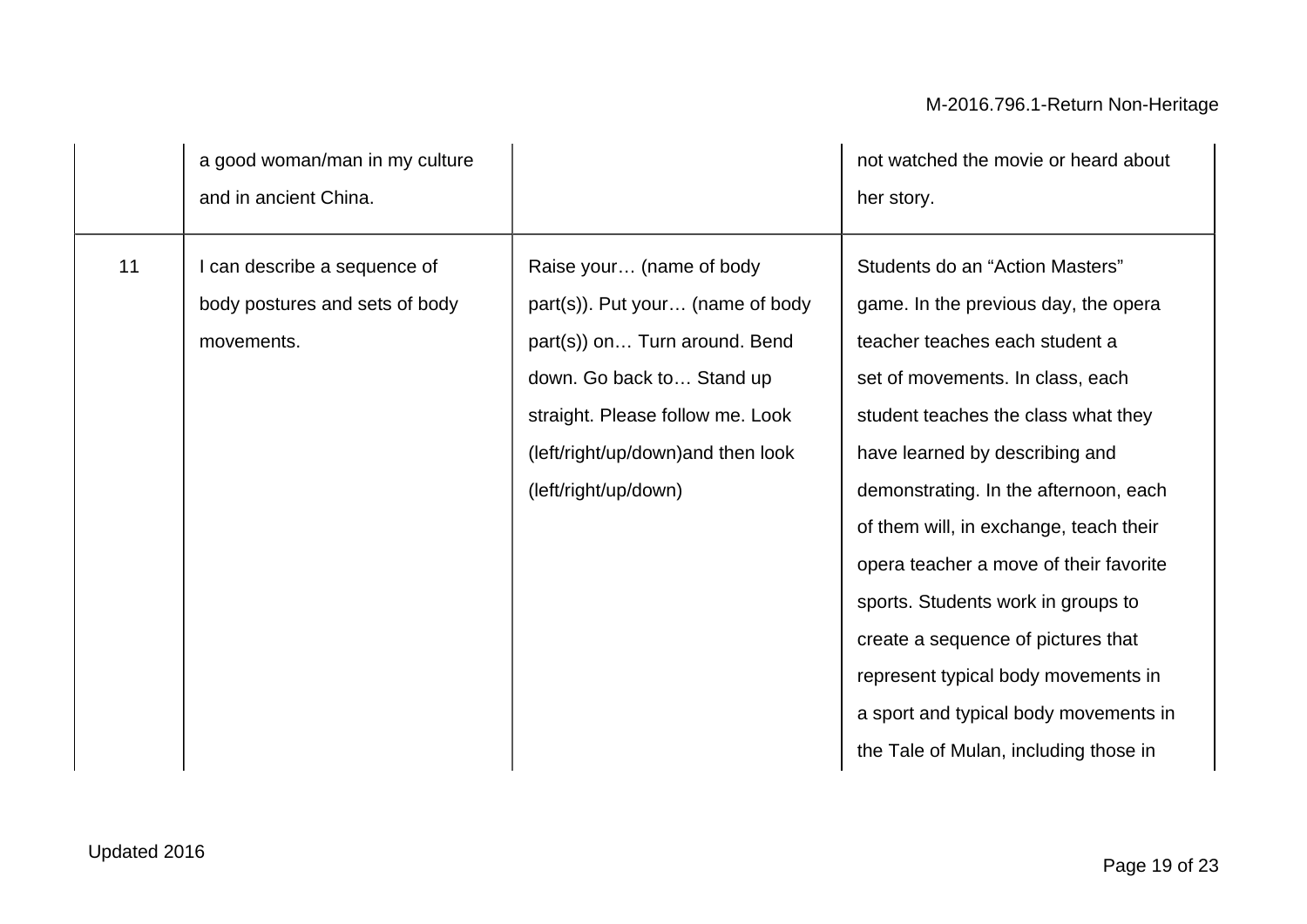|                               |                                                    |                                              | martial arts used in Beijing Opera stage                                                                                                                                                             |
|-------------------------------|----------------------------------------------------|----------------------------------------------|------------------------------------------------------------------------------------------------------------------------------------------------------------------------------------------------------|
|                               |                                                    |                                              | performance. The pictures are randomly                                                                                                                                                               |
|                               |                                                    |                                              | given to other groups. Students study the                                                                                                                                                            |
|                               |                                                    |                                              | pictures and describe how to re-order the                                                                                                                                                            |
|                               |                                                    |                                              | pictures and decide what to say about                                                                                                                                                                |
|                               |                                                    |                                              | each picture.                                                                                                                                                                                        |
| 15                            | I can describe one's feeling with<br>visual clues. | Someone feels(sad, angry,<br>happy, regret,) | Student each makes a PowerPoint<br>presentation showing the feelings of<br>his/her favorite person in real life or in<br>movies. Each slide shows one emotion.<br>The class guesses what feeling the |
|                               |                                                    |                                              | picture represents before the presenter<br>reveals it to the class.                                                                                                                                  |
| <b>Presentational Writing</b> |                                                    |                                              |                                                                                                                                                                                                      |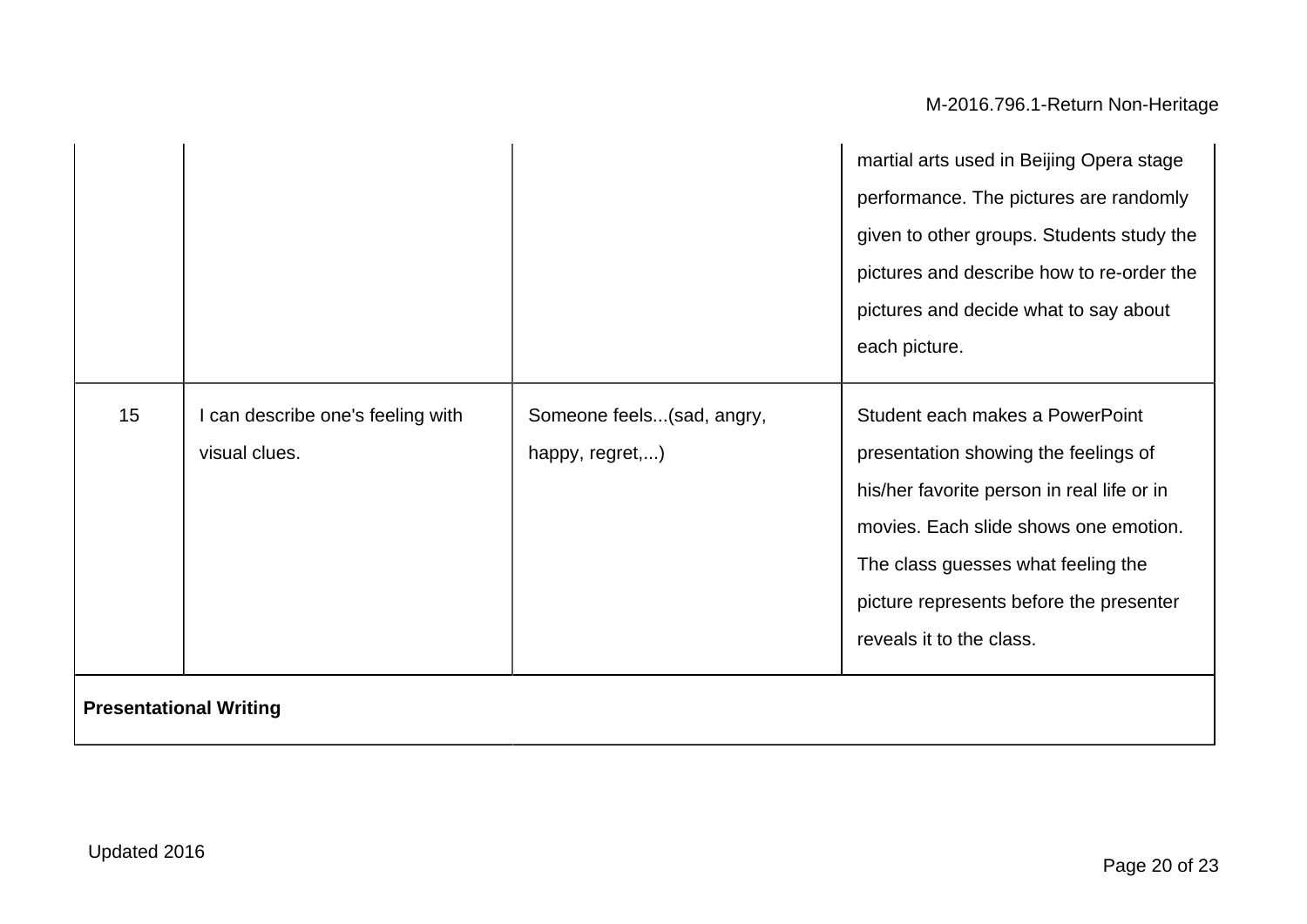| 12 | I can list characteristics that are<br>associated with a good woman in<br>Mulan's story and in my culture.                             | Characters for words of positive<br>personal characteristics.                                                                          | Students make a calendar by selecting<br>pictures of 12 great women/men in the<br>world who are famous for one of their<br>personal characteristics/deeds. On each<br>picture, they need to write the Chinese<br>characters of the relevant characteristic<br>using a Chinese painting brush. |
|----|----------------------------------------------------------------------------------------------------------------------------------------|----------------------------------------------------------------------------------------------------------------------------------------|-----------------------------------------------------------------------------------------------------------------------------------------------------------------------------------------------------------------------------------------------------------------------------------------------|
| 13 | I can write the phrases and<br>memorized expressions connected<br>to types of relationships such as<br>friends, lovers, and neighbors. | Characters for words of various<br>relationships such as friend, lover,<br>father, mother, siblings, neighbor,<br>teacher and student. | Student each creates a poster board,<br>showing his/her "world." On the board<br>they will post pictures of the most<br>important persons in their lives and right<br>down their relationships in Chinese.<br>Then the class will together make a<br>poster board for Mulan.                  |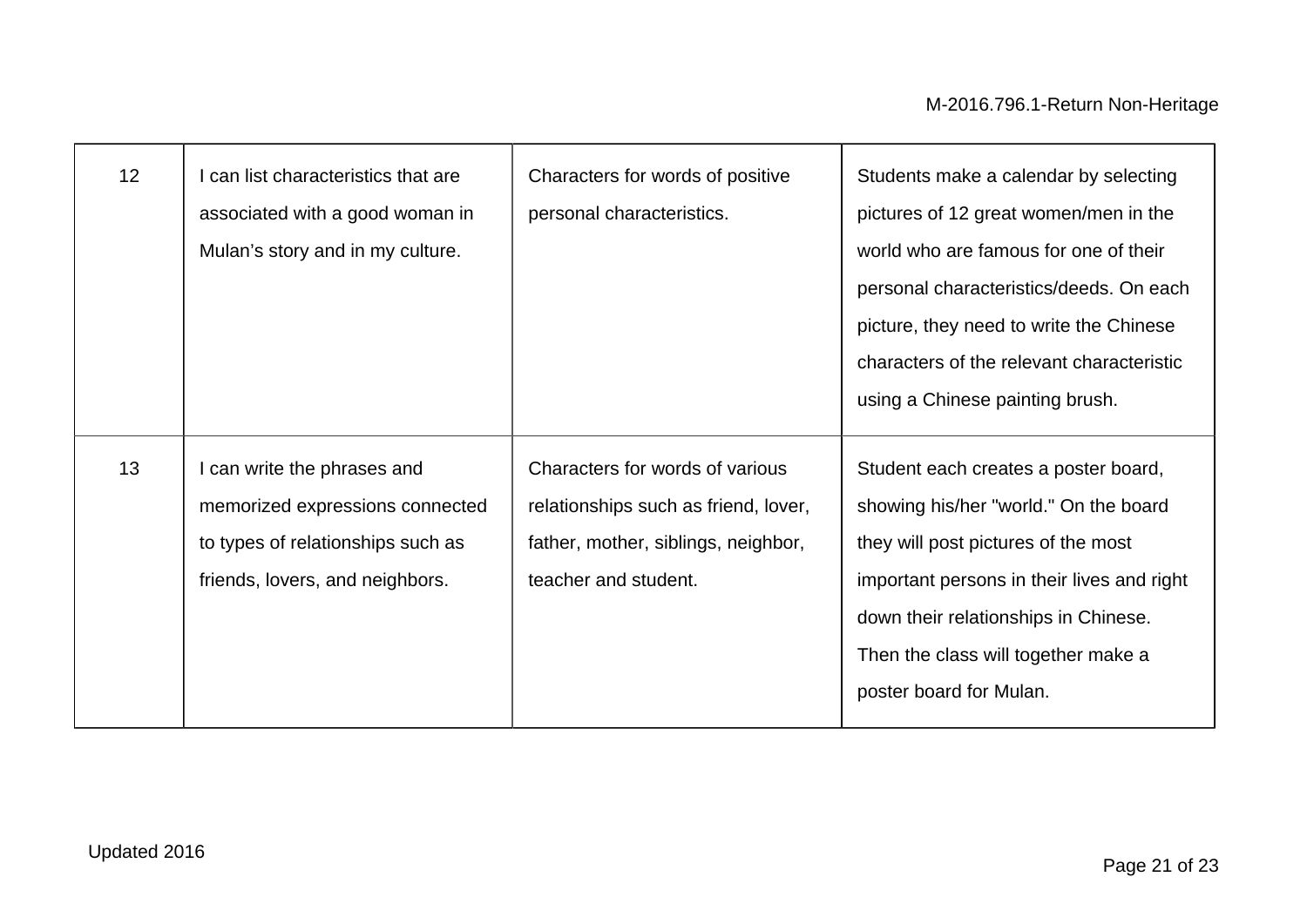### **Materials & Other Resources**

Authentic texts Show tickets Show flyers Beijing opera instruction videos Beijing opera and movie clips TV interview clips Blogs Show

programs Online stores' web pages Beijing opera face masks and other arts and crafts Beijing opera costume pieces

### **Daily Schedule**

| <b>Schedule</b> | <b>Activity</b>                                          |
|-----------------|----------------------------------------------------------|
| 8:45-9:00       | Opening activity, clarifying learning objectives         |
| 9:00-10:00      | Class: new key learning material for the day             |
| 10:00-10:30     | Arts and crafts project/calligraphy writing              |
| 10:30-11:30     | Class: applying language skills in Beijing opera context |
| 11:30-12:30     | Lunch                                                    |
| 12:30-2:00      | Prop, costume and stage design                           |
| 2:00-2:30       | Students practice Beijing opera in groups                |